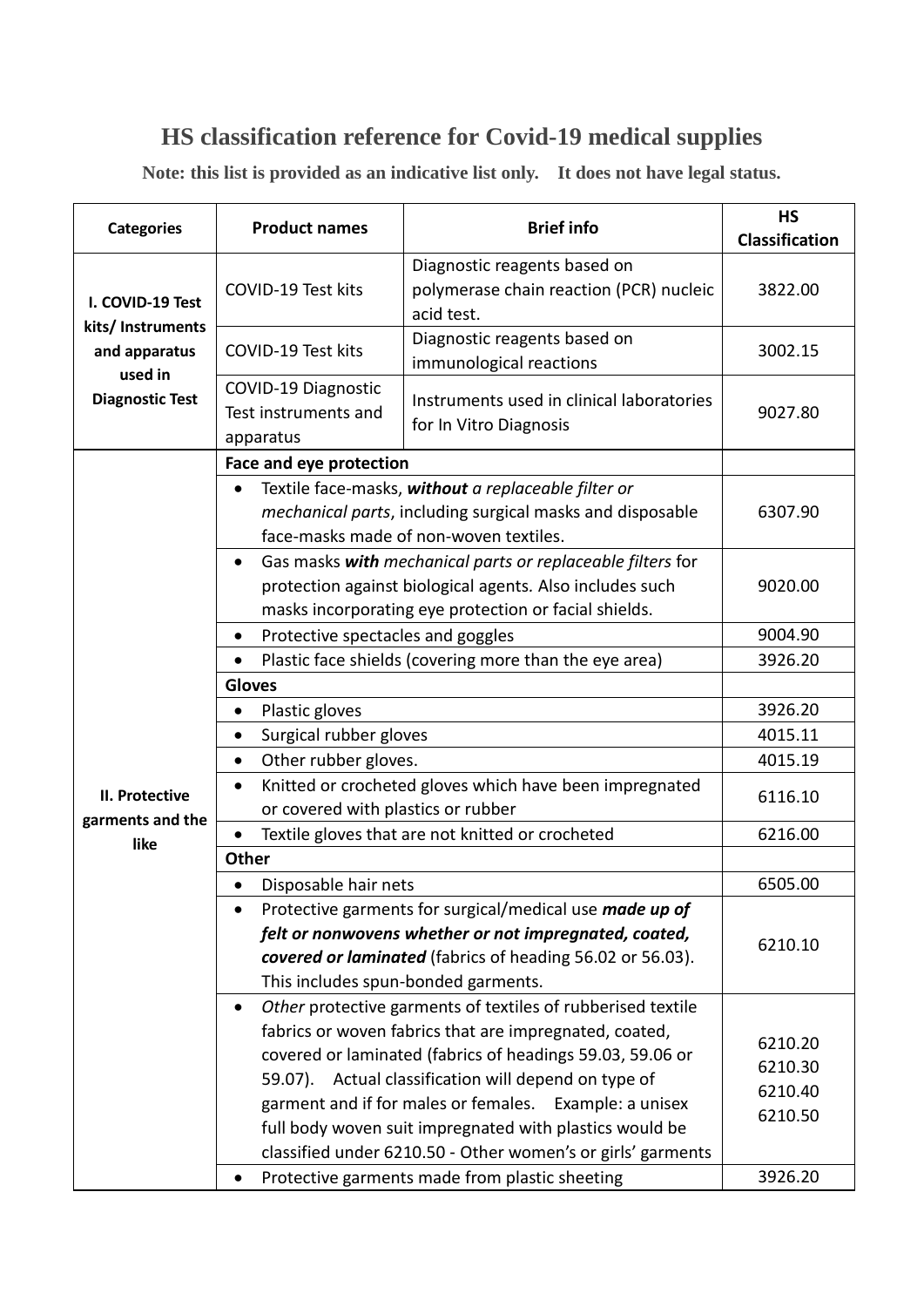| Ш.<br><b>Thermometers</b>                              | Liquid filled<br>thermometer for<br>direct reading                                   | Includes standard "Mercury-in-glass"<br>clinical thermometer.                                                                                                                                                                                                           | 9025.11 |
|--------------------------------------------------------|--------------------------------------------------------------------------------------|-------------------------------------------------------------------------------------------------------------------------------------------------------------------------------------------------------------------------------------------------------------------------|---------|
|                                                        | Other thermometers                                                                   | For example, digital thermometers, or<br>infrared thermometers for placing on<br>the forehead.                                                                                                                                                                          | 9025.19 |
|                                                        | Alcohol solution                                                                     | Undenatured, containing by volume<br>80% or more ethyl alcohol                                                                                                                                                                                                          | 2207.10 |
|                                                        | Alcohol solution                                                                     | Undenatured, 75% ethyl alcohol                                                                                                                                                                                                                                          | 2208.90 |
| IV. Disinfectants/<br><b>Sterilisation</b><br>products | Hand sanitizer                                                                       | A liquid or gel generally used to<br>decrease infectious agents on the<br>alcohol-based type.<br>hands,                                                                                                                                                                 | 3808.94 |
|                                                        | Other disinfectant<br>preparations                                                   | Put up in forms or packings for retail<br>sale such as rubs and wipes<br>impregnated with alcohol or other<br>disinfectants.                                                                                                                                            | 3808.94 |
|                                                        | Medical, surgical or<br>laboratory sterilisers                                       | Function by steam or boiling water                                                                                                                                                                                                                                      | 8419.20 |
|                                                        | Hydrogen peroxide in<br>bulk                                                         | Bulk H <sub>2</sub> O <sub>2</sub> whether or not with<br>solidified with urea.                                                                                                                                                                                         | 2847.00 |
|                                                        | Hydrogen peroxide<br>presented as a<br>medicament                                    | H <sub>2</sub> O <sub>2</sub> put up for internal or external use<br>as a medicine, including as an antiseptic<br>for the skin. Only covered here if in<br>measured doses or in forms or packings<br>for retail sale (including directly to<br>hospitals) for such use. | 3004.90 |
|                                                        | Hydrogen peroxide<br>put up in disinfectant<br>preparations for<br>cleaning surfaces | $H2O2$ put up as cleaning solutions for<br>surfaces or apparatus.                                                                                                                                                                                                       | 3808.94 |
|                                                        | Other chemical<br>disinfectants                                                      | Put up in forms or packings for retail<br>sale as disinfectants or as disinfectant<br>preparations, containing alcohol,<br>benzalkonium chloride solution or<br>peroxyacids, or other disinfectants.                                                                    | 3808.94 |
| V. Other medical<br>devices                            | Computed<br>tomography (CT)<br>scanners                                              | Uses a rotating X-ray machine to image<br>thin slices of the body to diagnose<br>diseases such as pneumonia.                                                                                                                                                            | 9022.12 |
|                                                        | Extracorporeal<br>membrane<br>oxygenation (ECMO)                                     | Provides prolonged cardiac and<br>respiratory support by removing blood<br>from the person's body and artificially<br>removing the carbon dioxide and<br>oxygenating red blood cells.                                                                                   | 9018.90 |